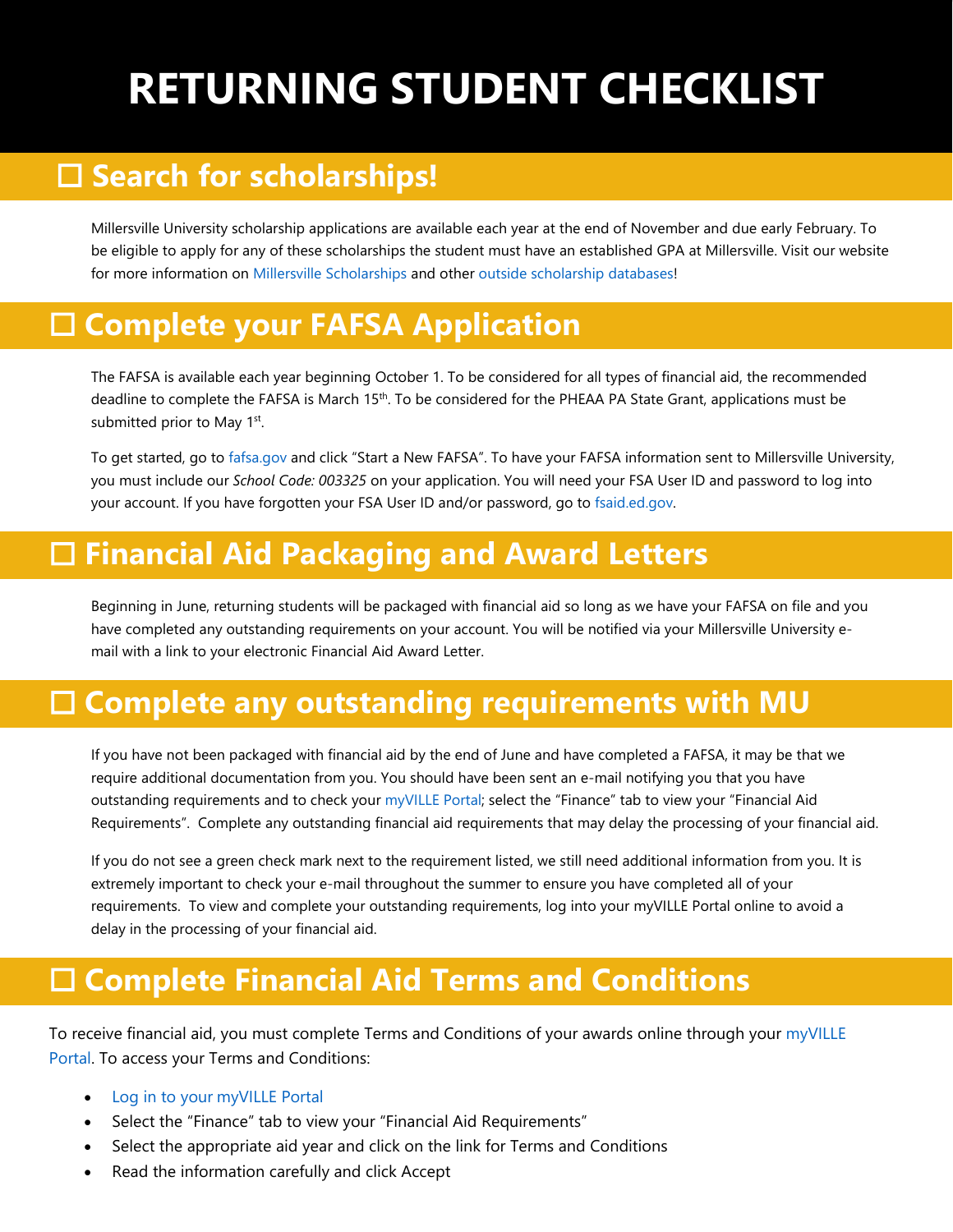### **Submit copies of any outside scholarship awards**

If you are receiving aid from outside sources, please forward a copy of your scholarship award notice or check to the *Office of Financial Aid* and mail the physical check to the *Office of Student Accounts* as soon as possible.

# **Accept, Decline, or reduce offered Direct Loans**

All borrowers must either 'Accept' or 'Reduce/Decline' their offered Federal Direct Loans.

- You will need to log into your [myVILLE Portal](https://ecas.millersville.edu/cas/login?service=https%3A%2F%2Fmy5.millersville.edu%2Fc%2Fportal%2Flogin) and select the "Finances" tab; then click on "Financial Aid Awards" and select the appropriate aid year to accept or decline your loan.
	- o You must accept your loans and complete the [Annual Student Loan Acknowledgement](https://studentaid.gov/asla/) if you want to use them as credit toward your bill.
- If you have never borrowed federal loans before, make sure to log into your account at [studentaid.gov](https://studentaid.gov/) and click on the In-School tab to complete the required documents to receive your federal loans.
	- o [Loan Agreement \(Master Promissory Note/MPN\)](https://studentaid.gov/mpn/)
	- o [Entrance Counseling](https://studentaid.gov/entrance-counseling/)

### **Look for additional aid resources**

If you need additional money to cover the remaining cost of your education, go to: [millersville.edu/finaid](http://www.millersville.edu/finaid) to explore your options:

- [Installment Plan](http://www.millersville.edu/osa/installmentplan.php)
- [Federal Direct Parent PLUS Loan](http://www.millersville.edu/finaid/loans/plus.php)
- [Private/Alternative Education Loan](http://www.millersville.edu/finaid/loans/alternative.php)
- [Veteran Resources \(Student, Dependent/Spousal\)](https://www.millersville.edu/finaid/studentinfo/veteran.php)

### **MU Billing Schedule**

Millersville University bills per semester and uses electronic billing (E-Bills). As soon as E-Bills are ready, an email notification will be sent to your millersville.edu email address that provides step-by-step instructions on viewing your balance due in [SAM \(Student Account Manager\).](https://www.millersville.edu/osa/student-account-manager.php)

• Students can also sign up for E-Bill notification via text message through *MAX Mobile*. parents and others can be signed up to receive an email notification when bills are available if the student grants them *Third Party Authorization*. See the links provided in the section below *Important Reminders from the Office of Student Accounts (OSA)* for instructions on setting up third party access and text message alerts!

Specific deadlines and due dates for billing are available online under [OSA's Important Dates.](https://www.millersville.edu/osa/important-dates.php) In addition, the due date will be available on your E-Bill each semester. See below for a general billing timeline:

#### Fall Semester:

- Bills for the fall semester become available mid to end of July
- Payment is due no later than the first day of the semester

#### Spring Semester:

- Bills for the spring semester become available mid to end of November
- Payment is due no later than the first day of the semester

E-Bills should be reviewed to determine whether or not you have a remaining balance due to Millersville.

- If you have questions regarding your financial aid, contact the *Office of Financial Aid* at 717-871-5100.
- If you have questions regarding your charges, contact the *Office of Student Accounts* at 717-871-5101.